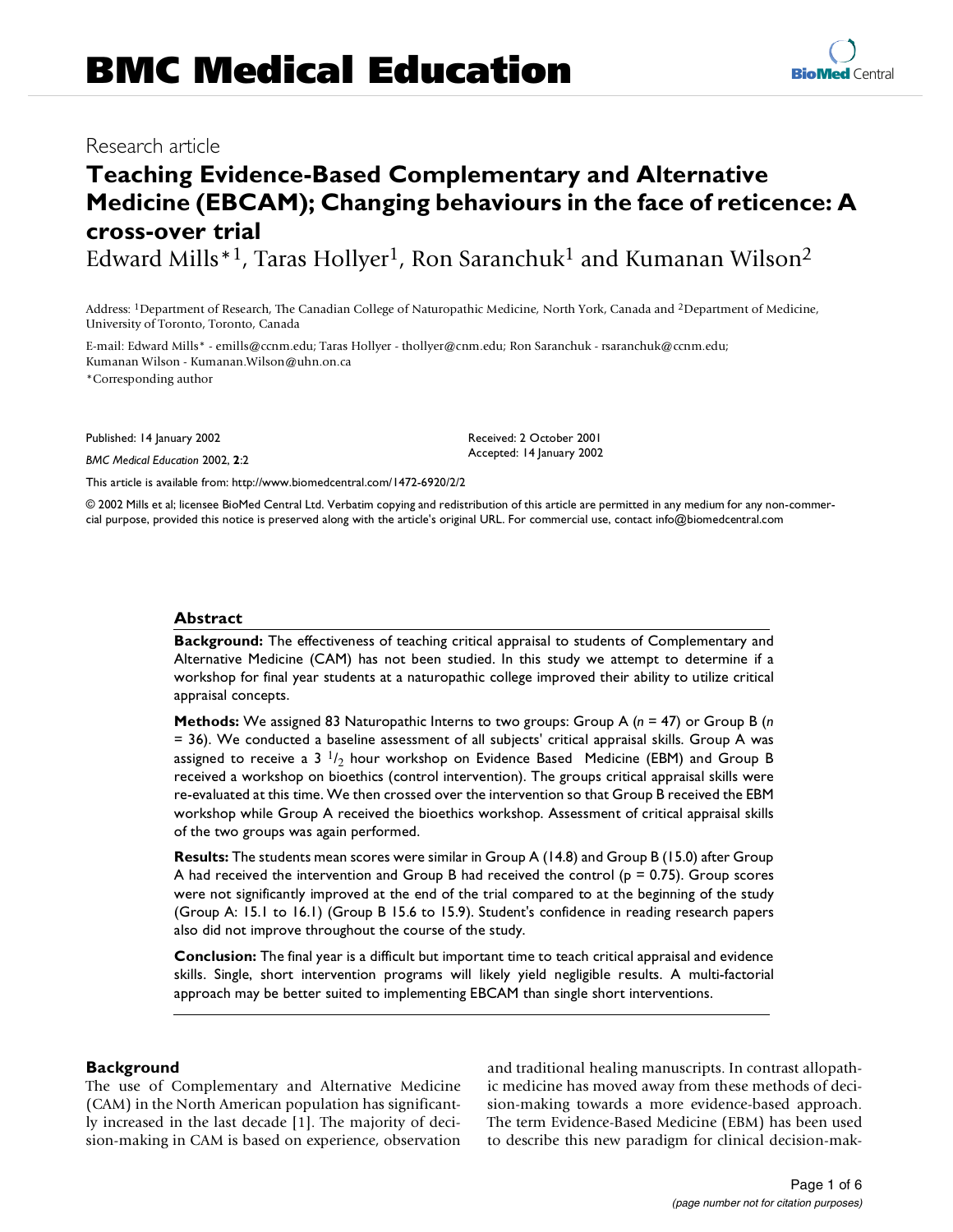ing. EBM refers to the conscientious, explicit and judicious use of current evidence in making decisions about the care of individual patients [\[2](#page-5-1)].

There is a growing call for CAM to also adopt evidencebased medicine concepts as its use spreads amongst the general population. One of the most effective ways of ensuring that EBM is optimally used in CAM is to teach future CAM practitioners critical appraisal skills which are important tools in EBM. Many studies have examined the effectiveness of teaching critical appraisal skills in undergraduate medical and residency programmes [\[3\]](#page-5-2). However, no studies have thus far examined the effectiveness of teaching critical appraisal within CAM education. We aimed to determine whether a critical appraisal educational intervention had an impact on naturopathic students comfort in reading academic research articles, their ability to critically appraise these articles and their attitudes towards EBM.

## **Methods**

#### *Study population*

Our study population was the final year students at The Canadian College of Naturopathic Medicine, the largest CAM training centre in Canada. We invited 83 students in total to participate. Students were allocated to one of two groups (Group A:  $n = 47$  and Group B:  $n = 36$ ). The group to which students were allocated was based on their availability to ensure no conflict with their clinical rotation schedules. Students in the two groups had an identical education over the previous three years in CAM modalities and sciences. All students received a short course in research methods in year 1 of their education, but none had been trained formally in critical appraisal.

## *Study design*

Our study consisted of three separate phases (See Figure [1](#page-2-0)). A baseline assessment of attitudes towards critical appraisal and understanding of critical appraisal concepts was conducted in both groups. Group A was then exposed to the intervention, a 3 $1/2$  hour workshop on the concepts of EBCAM and critical appraisal skills. Group B received a control intervention, a 3  $\frac{1}{2}$  hour workshop on Bioethics and philosophy. Students' abilities and attitudes towards critical appraisal were then reassessed. We then crossed over the two groups so that Group B received the workshop on critical appraisal and Group A the control intervention. This cross-over ensured that all students received the critical appraisal workshop. We conducted a final assessment of abilities and attitudes towards critical appraisal following this stage. We recognized the potential of diffusion of information amongst students' in Group A and Group B and requested that students' not discuss the sessions with their colleagues.

#### *Educational intervention*

The 3  $\frac{1}{2}$  hour intervention training sessions aimed to teach question formulation and levels of evidence. We taught Critical appraisal skills didactically while also allowing for question and answers. No handouts were provided. The training program of both intervention and control were delivered by the same instructor (#1) to avoid bias.

The primary objectives of the intervention session were as follows:

- How to structure a question
- How to derive search terms
- Understanding levels of evidence
- How to choose correct Critical Appraisal Tools
- How to critically appraise an article

# *Detailed intervention session activities*

• We taught the students to convert common clinical scenarios into three and four part answerable clinical questions.

• We discussed databases and search strategies, recognising sources of best evidence in relation to CAM and sciences. Journal quality and biases were discussed.

• We provided examples of the use of EBCAM in making clinical decisions and using evidence to disprove commonly accepted beliefs.

• The bulk of the session was spent addressing the hierarchy of evidence, with particular emphasis placed on the concept of controlled (both randomised and non-randomised) trials. The User's Guides to the Medical Literature: How to Use an Article About Therapy or Prevention [[4](#page-5-3)] was used throughout as a template for reading articles about therapy.

# *Control sessions*

• The students received a 3  $1/2$  didactic lecture on the history and philosophy of Bioethics. No discussion of research methods was allowed.

# *Assessment of students' attitudes and abilities*

Students' self-confidence in their critical appraisal skills was assessed by having students indicate a 10 point Likert scale their response to the statement" *I am comfortable reading research ".*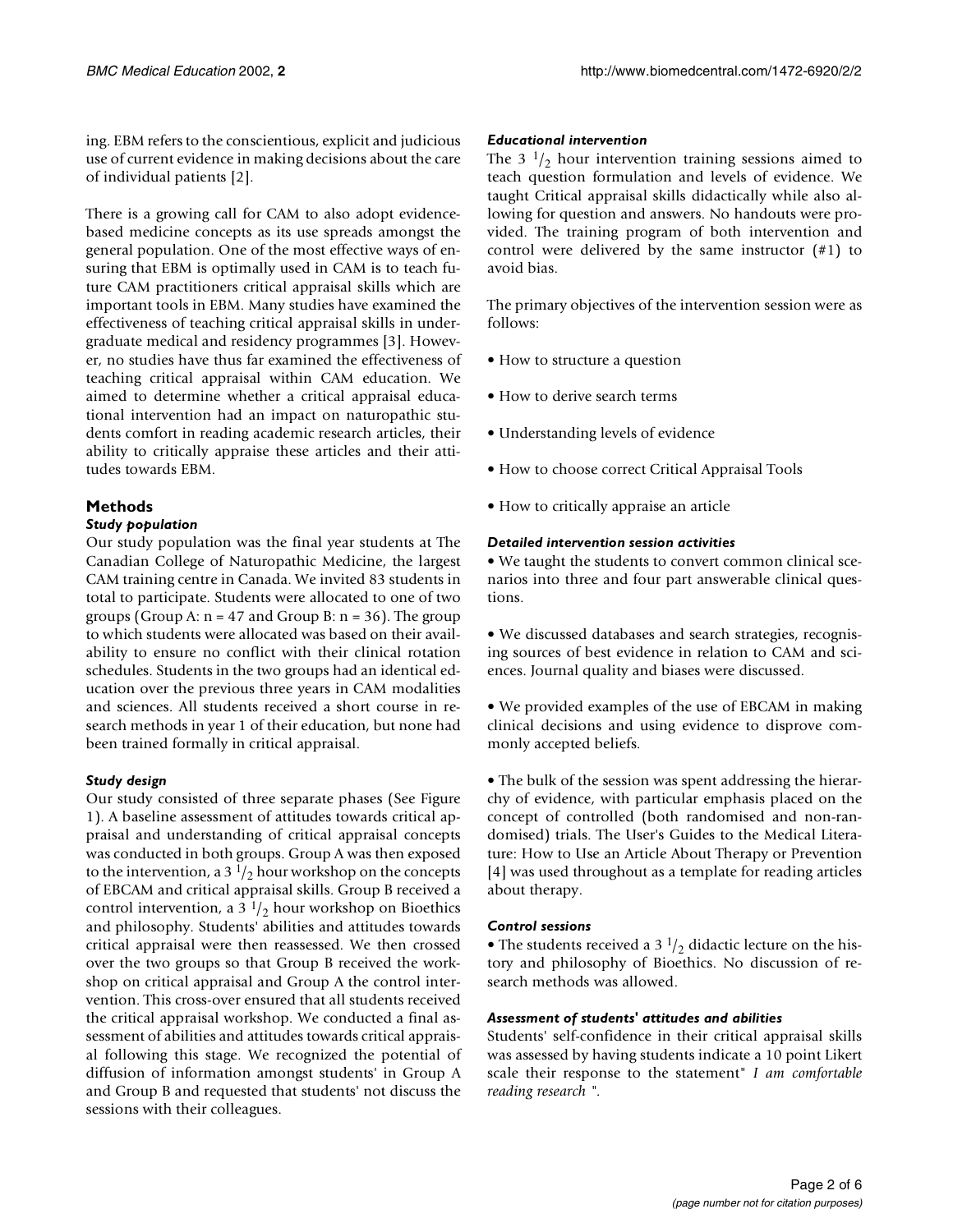

### <span id="page-2-0"></span>**Figure 1**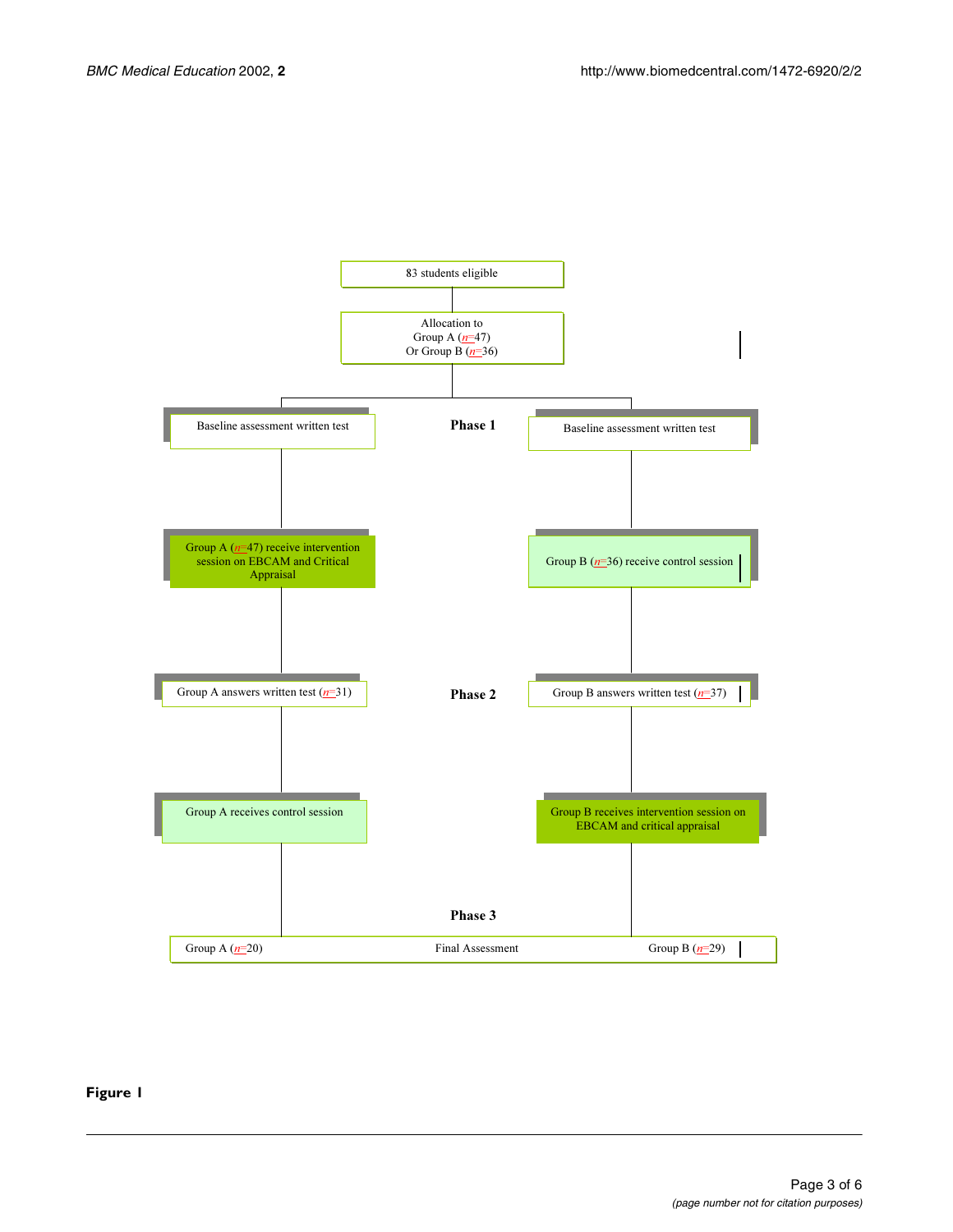Assessment of EBCAM concepts was performed using a written test which included a study to critique, and a set of questions relating to EBCAM concepts and levels of evidence. We specifically examined the students' ability to do the following:

• Formulate a question and develop a search strategy after having been provided with a clinical scenario

- Critically appraise a supplied article.
- Understand EBM concepts.

The same written test was used for Phase 2 and Phase 3. The clinical scenario and EBCAM questions remained unchanged to determine more precisely the level of clinical decision change in the students over the three phases. However, the studies the students were asked to critically appraise were changed [[5](#page-5-4)[–7\]](#page-5-5). The effectiveness of the training intervention could be estimated by comparing the outcomes before and after training in Group A or by comparing the outcomes after initial training of Group A to those of Group B.

## *Evaluation*

Written tests were evaluated out of a score of a possible 23 per written test. A blinded investigator (#2) performed the marking and assessment. Blinding codes were determined

#### **Table 1: Attendance/Compliance**

and hidden by investigator #3. All investigators had previously determined the correct answers.

#### *Statistical methods*

For Groups A and B we calculated means scores, standard deviations and 95% confidence intervals for written tests and level of confidence in reading critical appraisal papers at each Phase of the study.

T-tests were performed (one at each phase of the experiment for each of our two outcome measures) in order to test for performance differences between the two groups. If the workshop was effective, we would expect to see no difference in the baseline scores, a significant difference between the groups in Phase 2 (with higher scores belonging to the group who had already been exposed to the training), and no difference between the groups at Phase 3 (since both had received the training by this point). We would further expect scores for both groups at Phase 3 to be higher than they initially were at baseline.

## **Results**

<span id="page-3-0"></span>The flow of students through the trial is displayed in Figure [1](#page-2-0) (See Figure [1](#page-2-0)). Student compliance to the trial is shown in Table [1](#page-3-0). A total of 41 % of students did not complete all phases of the trial (See Table [1](#page-3-0)). However, ample attendance (82%) during the first two phases allows us to observe differences in the groups receiving the different workshops.

| Phase | Total n | Total % | Group A (n) | %   | Group B (n) | %   |
|-------|---------|---------|-------------|-----|-------------|-----|
|       | 83      | 100     | 47          | 100 | 37          | 100 |
|       | 68      | 82      | 31          | 81  | 36          | 97  |
|       | 49      | 59      | 20          | 43  | 22          | 59  |

**Table 2: Scores, out of a possible 23 per phase**

| <b>Phase</b> | Group A Mean Score (95% C.I.) | <b>SD</b> | Group B Mean Score (95% C.I.) | <b>SD</b> | P-value* |  |
|--------------|-------------------------------|-----------|-------------------------------|-----------|----------|--|
|              | $15.1(10.5-20.6)$             | 3.2       | $15.6(14.1 - 16.0)$           | 2.5       | 0.45     |  |
|              | $14.8$ (14.3–15.7)            | 2.5       | $15.0(13.9 - 15.7)$           | 2.3       | 0.75     |  |
|              | $16.1(14.9-16.8)$             | 3.0       | $15.9(14.8-17.4)$             | 3.0       | 0.77     |  |

\* based on student t-test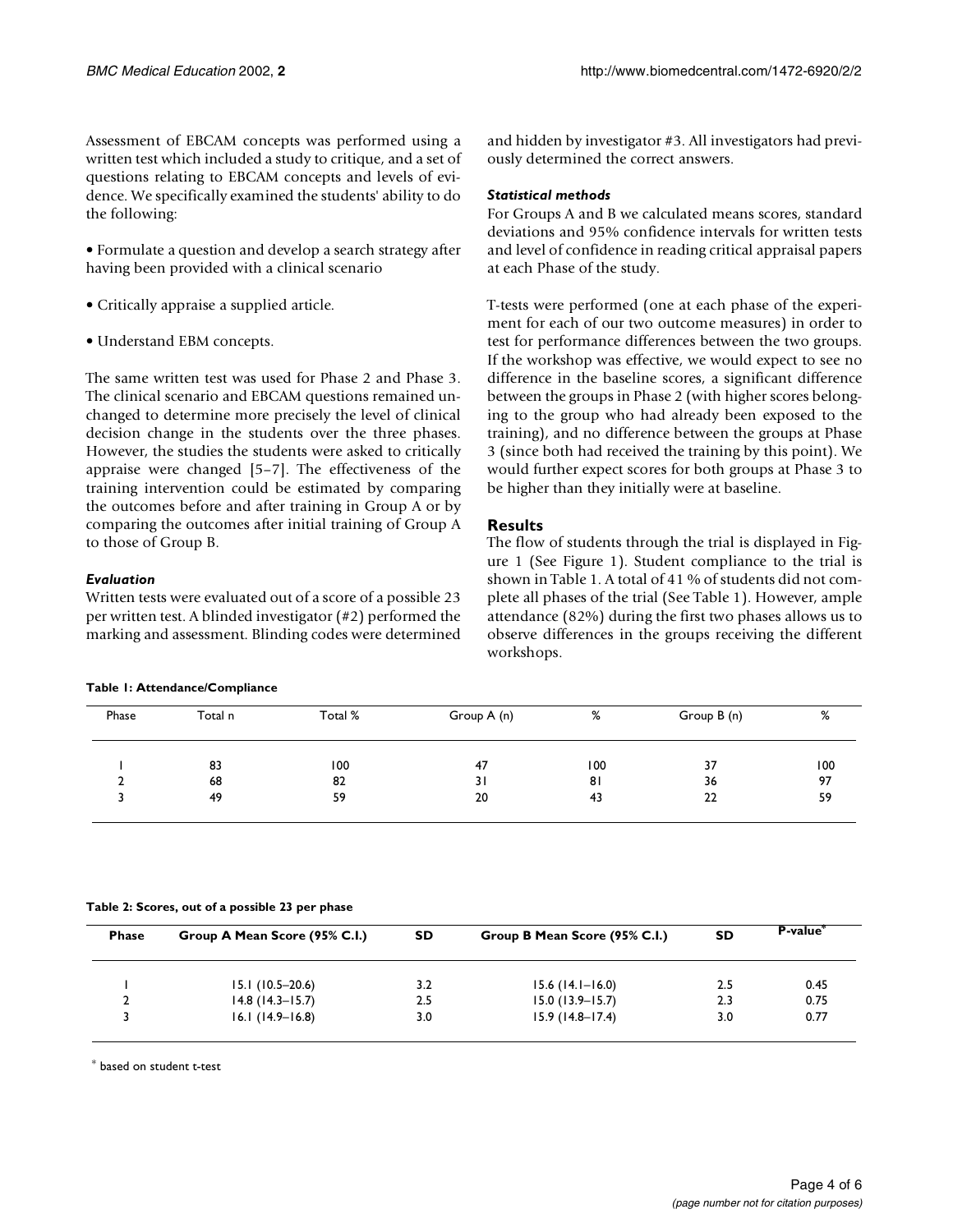| <b>Phase</b> | <b>Measurement</b> | <b>Mean Difference</b> | <b>SD of Difference</b> | 95% Confidence Interval for Difference |  |
|--------------|--------------------|------------------------|-------------------------|----------------------------------------|--|
|              | <b>Test Score</b>  | 0.493                  | 2.921                   | (-0.788, I.774)                        |  |
|              | Confidence         | $-0.279$               | 2.245                   | $(-1.287, 0.728)$                      |  |
| 2            | <b>Test Score</b>  | 0.188                  | 2.391                   | (-0.957, 1.332)                        |  |
|              | Confidence         | $-0.427$               | 1.890                   | $(-1.354, 0.500)$                      |  |
|              | <b>Test Score</b>  | $-0.243$               | 2.869                   | $(-1.883, 1.397)$                      |  |
|              | Confidence         | 0.240                  | l .482                  | $(-0.627, 1.106)$                      |  |

**Table 3: Difference between groups through course of study**

**Table 4: Mean student confidence in reading research, on a Likert scale (1–10)**

| <b>Phase</b> | Group A Mean Score (95% C.I.) | <b>SD</b> | Group B Mean Score (95% C.I.) | <b>SD</b> | P-value <sup>*</sup> |  |
|--------------|-------------------------------|-----------|-------------------------------|-----------|----------------------|--|
|              | $6.8(4.4-8.7)$                | 2.3       | $6.5(6.2 - 7.5)$              | 2.2       | 0.58                 |  |
|              | $7.0(6.3 - 7.6)$              | 1.8       | $7.0(6.8 - 8.0)$              | 2.0       | 0.36                 |  |
|              | $7.3(7.1 - 8.0)$              | ۱.5       | $7.6(6.6-8.0)$                |           | 0.58                 |  |

\* based on student t-test

#### *Scores*

Table [2](#page-3-0) displays the mean scores obtained by students writing the question formulation and critical appraisal written tests from all phases of the trial by groups. The written tests were scored out of a possible 23 (See Table [2](#page-3-0)).

No significant difference in either test scores ( $p = 0.45$ ) or self reported confidence scores ( $p = 0.58$ ) were found during this phase of the experiment, suggesting that no initial differences were present between the two groups (See Table [3](#page-3-0)).

The 2nd phase of the study revealed no differences in test scores ( $p = 0.74$ ) or self reported confidence scores ( $p =$ 0.36), suggesting that even after one group had received training in EBM, their scores were not found to be significantly higher than those of the subjects who had not yet received any training.

Again at the 3rd Phase of the analysis, we did not find any evidence to suggest a difference in performance between the two groups, either in their test scores ( $p = 0.77$ ) or their self-reported confidence ( $p = 0.58$ ).

#### *Student confidence*

The Likert scale (1–10) was used to determine student's self-perceived confidence in reading medical research. Table [4](#page-3-0) illustrates the mean scores of the groups. Student self-perception of confidence tended to increase slightly during the trial, although not to a level that was statistically significant (See Table [4\)](#page-3-0). Many students verbally expressed interest in ongoing training in EBCAM.

#### **Discussion**

The present study was undertaken to investigate whether or not the introduction of a single educational intervention such as a workshop would positively influence the critical appraisal skills and confidence in reading scientifically written research papers of students of naturopathy. Our results indicate that a one-time academic intervention in the form of a workshop did not appear to provide any measurable effect in either skill or confidence. There may be several reasons for the lack of effect. Our study design may not have been adequately powered to identify smaller differences in improvement. This lack of power was magnified by a high dropout rate. The high dropout rate may have also introduced important systematic bias as the students who continued on in the trial may have been more motivated learners, recognised the importance of learning EBM skills, or were previously familiar with critical appraisal.

Another important reason exists as to why we observed no effect with our academic intervention. Critical thinking is not a mechanistic change, instead requiring a level of cognition developed over time, akin to a cultural shift. The intense clinical schedule experienced by final year students